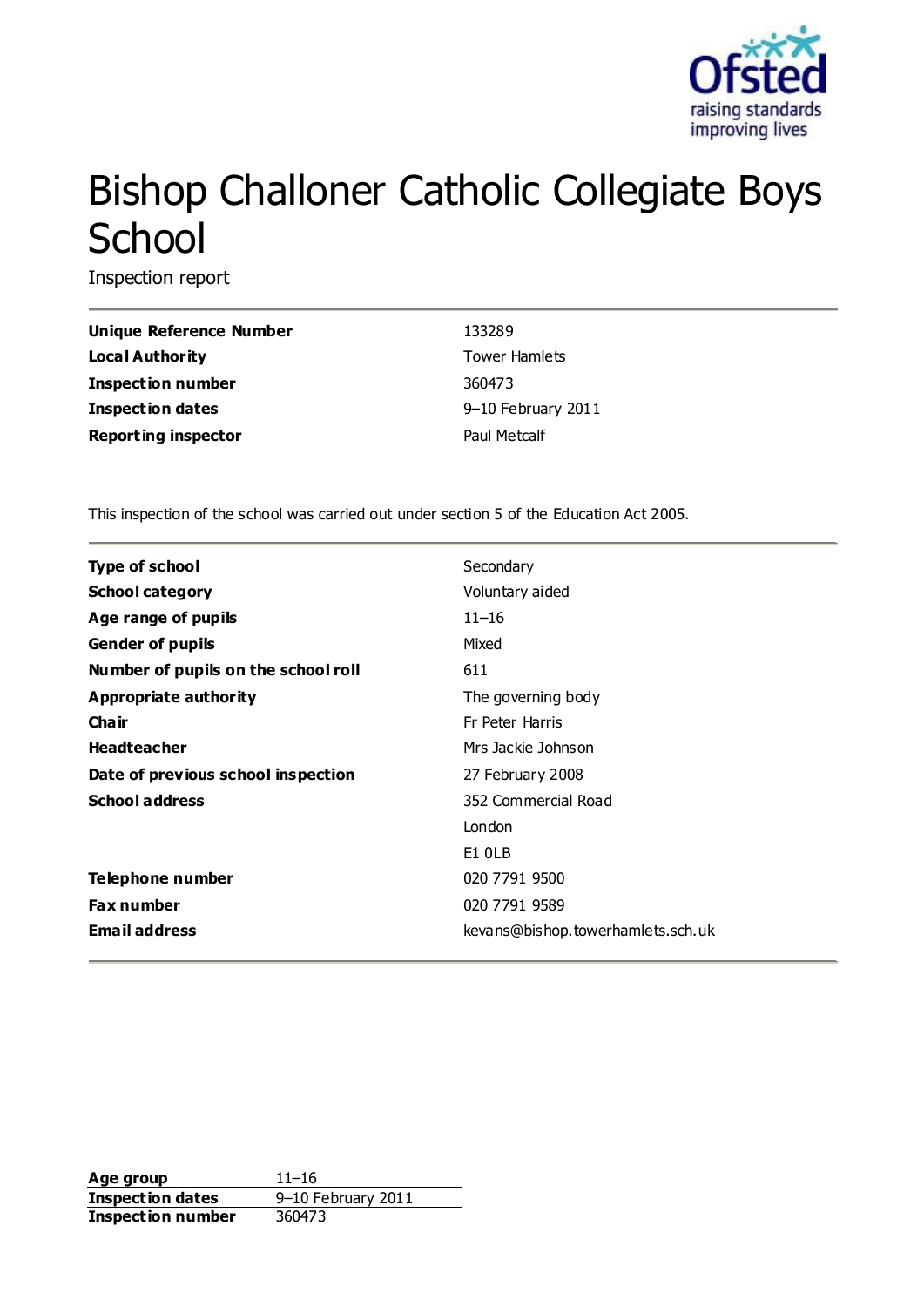The Office for Standards in Education, Children's Services and Skills (Ofsted) regulates and inspects to achieve excellence in the care of children and young people, and in education and skills for learners of all ages. It regulates and inspects childcare and children's social care, and inspects the Children and Family Court Advisory Support Service (Cafcass), schools, colleges, initial teacher training, work-based learning and skills training, adult and community learning, and education and training in prisons and other secure establishments. It assesses council children's services, and inspects services for looked after children, safeguarding and child protection.

Further copies of this report are obtainable from the school. Under the Education Act 2005, the school must provide a copy of this report free of charge to certain categories of people. A charge not exceeding the full cost of reproduction may be made for any other copies supplied.

If you would like a copy of this document in a different format, such as large print or Braille, please telephone 0300 123 4234, or email **[enquiries@ofsted.gov.uk](mailto:enquiries@ofsted.gov.uk)**.

You may copy all or parts of this document for non-commercial educational purposes, as long as you give details of the source and date of publication and do not alter the documentation in any way.

To receive regular email alerts about new publications, including survey reports and school inspection reports, please visit our website and go to 'Subscribe'.

Royal Exchange Buildings St Ann's Square Manchester M2 7LA T: 0300 123 4234 Textphone: 0161 618 8524 E: **[enquiries@ofsted.gov.uk](mailto:enquiries@ofsted.gov.uk)**

W: **[www.ofsted.gov.uk](http://www.ofsted.gov.uk/)**

© Crown copyright 2011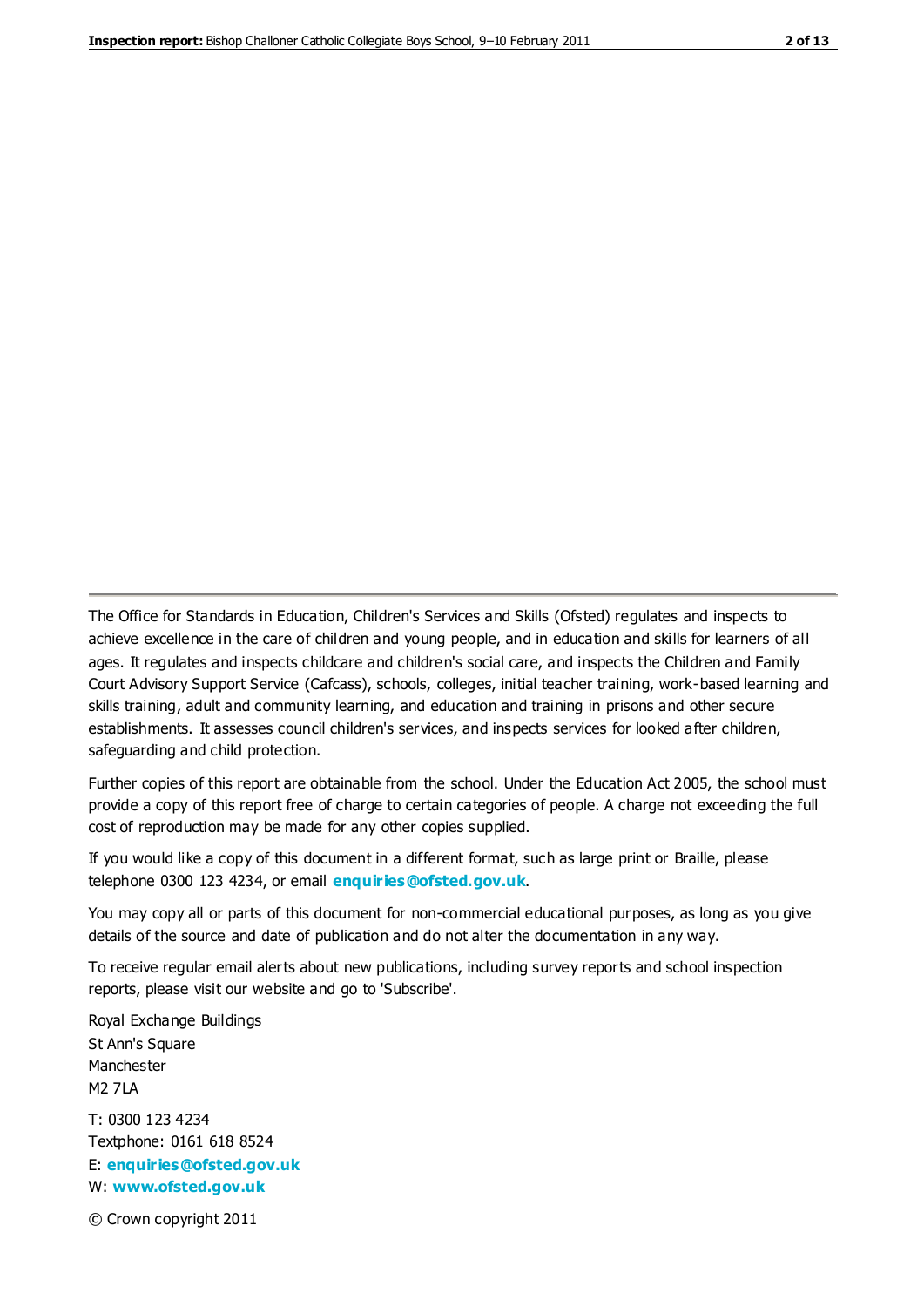# **Introduction**

This inspection was carried out by four additional inspectors. They observed 30 lessons taught by 30 teachers across all subjects and covering the full age and ability range. Meetings were held with staff, governors and students. Inspectors looked at a range of data and documentation, including the school improvement plan, school policies, assessment data, safeguarding documentation and governing body minutes. The responses to questionnaires completed by staff, students and 150 parents and carers were also analysed.

The inspection team reviewed many aspects of the school's work. It looked in detail at the following.

- Whether the quality of teaching is securing sufficient progress for all students across all subjects especially in English and mathematics.
- Whether the curriculum meets all students' needs especially in terms of literacy, numeracy and the sport specialism.
- How well care, guidance and support promote learning and personal development for all students.
- How effectively leaders at all levels are driving and securing improvement, and their capacity to sustain these improvements.

# **Information about the school**

This is a smaller than average 11 to 16 boys' school which is part of a federation with an 11 to 18 girls' school. The schools are on the same site and share a coeducational sixth form, also on the same site. The sixth form was part of the girls' school inspection which took place at the same time. The federation has a single governing body and an executive headteacher who took up post in September 2010. The schools share the same buildings, heads of faculties and teaching teams. The school has recently taken full occupation of new school buildings known as the 'The Learning Village', following a ten-year building programme.

The proportions of students from minority ethnic backgrounds and those whose first language is not English are significantly above national averages. Approximately one quarter of the students are from White British backgrounds, with high proportions of Black African, Black Caribbean and Bangladeshi students. The proportion of students with special educational needs and/or disabilities, including those with statements of special educational needs, is in line with national averages.

The school has been recognised as a Healthy School and an International School, with quality marks in Study Support and Extended Services. The school became a specialist sports college in 2007.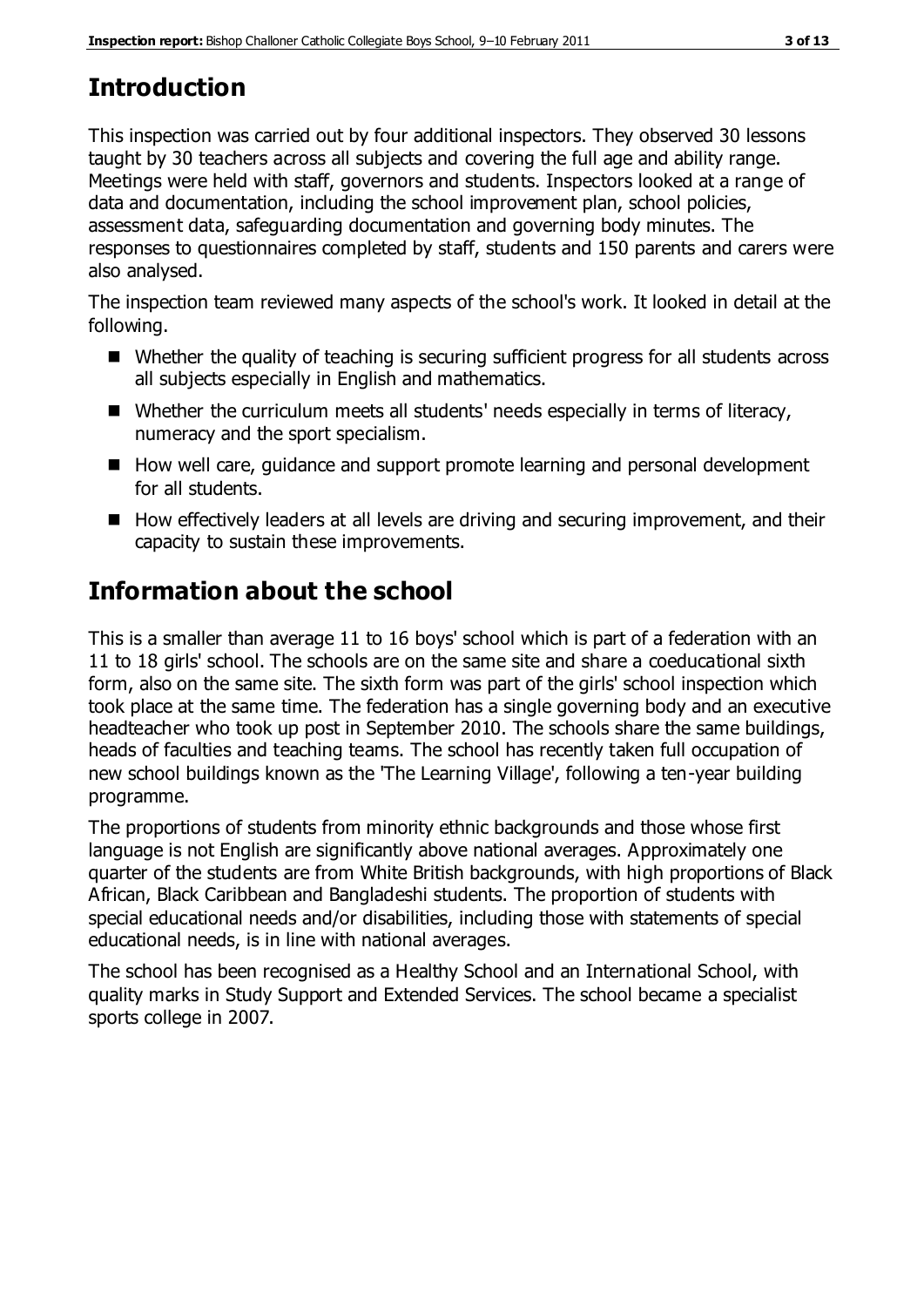# **Inspection judgements**

| Overall effectiveness: how good is the school? |  |
|------------------------------------------------|--|
|------------------------------------------------|--|

## **The school's capacity for sustained improvement 2**

# **Main findings**

Bishop Challoner Catholic Collegiate Boys School is a good school, where students make good progress and attainment is rising. The school has successfully managed a period of extended disruption, during which new buildings were being commissioned. Now, under the exceptional leadership of the executive headteacher, it is focused on further improving learning and raising students' achievement. In the short time since her appointment, there have been significant improvements in the quality of teaching and learning, the rigour of student tracking and the engagement of middle managers. Her realistic appraisal of the school has galvanised staff to focus more sharply on improvements such as rapidly improving the examination results in English. Effective care, guidance and support and well-targeted intervention strategies have enabled students to meet and exceed their targets.

Students are polite, considerate and very hardworking. Questionnaires confirm that they enjoy school and this is reflected in their high levels of attendance. They know how well they are doing and they are well prepared for their future. All groups of students, regardless of ethnicity or ability, make good progress and by the end of Year 11, attainment is above national averages. Results in national examinations have improved steadily over the last three years. GCSE results in 2010 were the school's best ever. The school's specialist status makes a significant contribution to students' strong performance in physical education (PE) and ensures that the majority adopt healthy lifestyles well.

Teaching and learning are good overall. Teachers manage behaviour well, based on supportive relationships which encourage and enthuse students. In a few lessons, learning is held back because teachers do not ensure that students are given sufficient time to work independently, to learn in an active way or to talk about their findings. Good and outstanding practice was observed in science and mathematics where students were challenged to apply their knowledge to new learning contexts and real-life situations. Occasionally, teachers do not use assessment information well enough to ensure that tasks set in lessons consistently offer sufficient challenge for higher-attaining students.

The committed and dedicated headteacher has not shirked the difficult decisions needed to ensure the school continues on its journey of improvement. For example, she has been asked to restructure the senior leadership team across the federation to make it more responsive to the school's needs and she is also developing the leadership skills of middle managers who are increasingly playing an important role in driving improvements and securing more consistent achievement across both schools. Governors are well informed about the school and have plans to further increase their involvement and understanding. Currently they do not engage fully enough with staff, students and parents and carers. They hold the school to account for weaknesses but do not rigorously evaluate the effectiveness of their policies and procedures. School self-evaluation is accurate and, most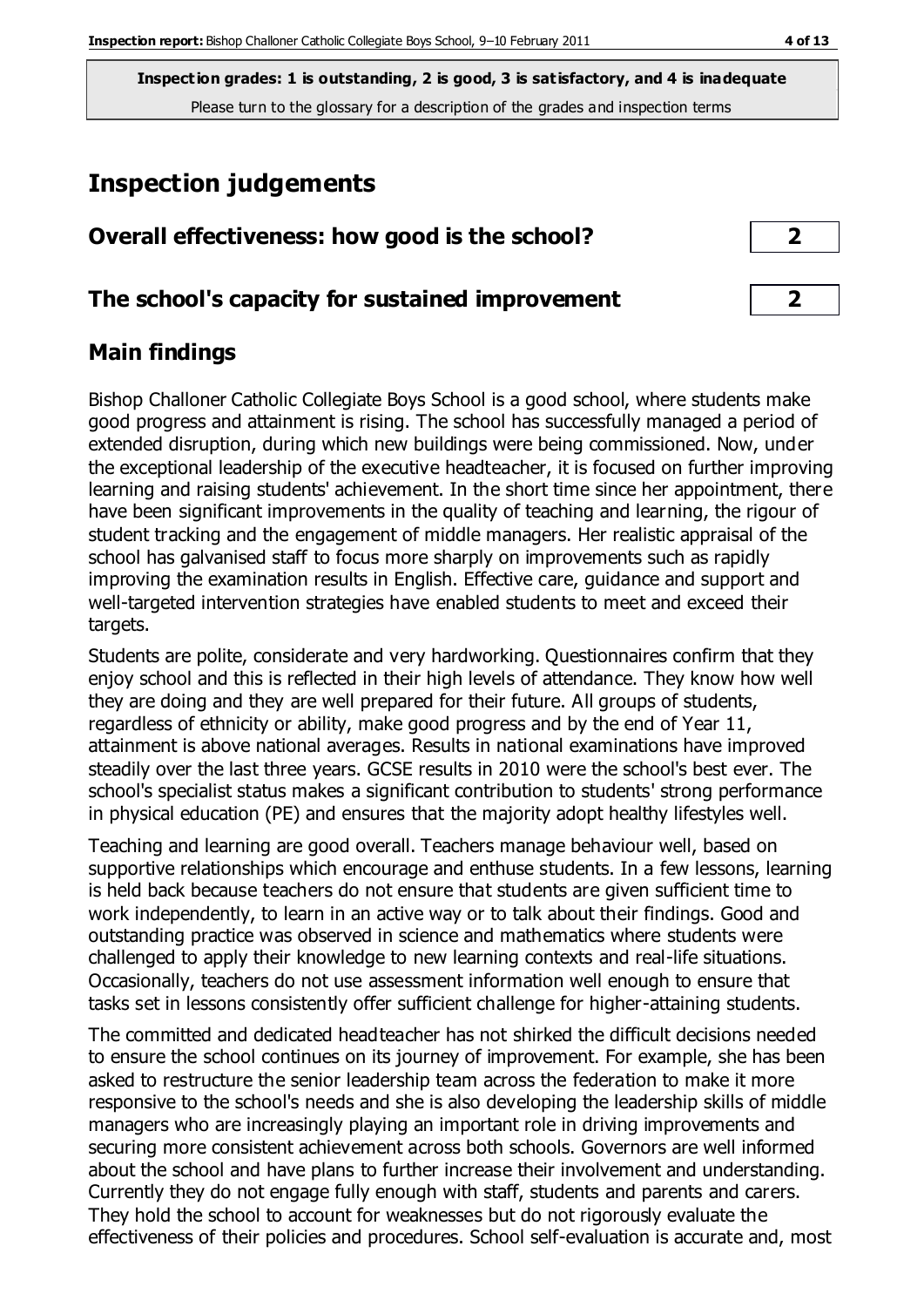importantly, the school knows exactly what to do further to sustain its journey towards excellence. This, together with the successful action that leaders have taken to maintain the good outcomes at the last inspection and the strong rising trend in attainment, means that the capacity to improve further is good.

# **What does the school need to do to improve further?**

- Increase the proportion of good and outstanding teaching and learning in all year groups by:
	- giving students more responsibility for their own learning in all lessons by encouraging them to be more active and inquisitive
	- making consistently better use of assessment information to ensure that there is always sufficient challenge for higher attaining students.
- Ensure governors evaluate the effectiveness of the implementation of statutory policies, hold leaders fully to account and engage more effectively with staff, students and parents.

## **Outcomes for individuals and groups of pupils 2**

Students' achievement is good and improving. There remains some variation in examination performance in different subjects, with particular successes in science and PE but weaknesses in English. Overall, attainment is above national averages, with strong evidence of recent improvement, especially in English. Students join the school with attainment that is just below average but improving each year. On the basis of their starting points, they make good progress. They show interest and enthusiasm for their subjects and make good progress in lessons, especially when they are given more responsibility for their own learning and when assessment information is used to ensure a sharper match of work to students' different abilities. The school works effectively to support students with special educational needs and/or disabilities, those new to learning English and those who enter the school with particularly low levels of attainment. Detailed plans to support these groups, along with thoughtful deployment of learning assistants and timely interventions, ensure that they make similar progress to that of other students.

Discussions with students and responses to questionnaires confirm that they enjoy school and feel safe. Exclusion rates are low and students' good behaviour makes a positive contribution to their learning. The school achieved Healthy School status in 2010 and students are aware of healthy eating and the consequences of different food and eating patterns. They participate enthusiastically in PE lessons and there is a large take up for extra-curricular sport, including coaching, refereeing and leadership roles. The school achieved International School status as a result of its work with schools abroad. Students are well prepared for their future economic well-being. They benefit from work experience and education programmes which prepare them well for their future lives. Their levels of competency in numeracy and information and communication technology are good and strongly improving in literacy. Attendance rates are high. Students' spiritual, moral, social and cultural development is good and well supported through school assemblies, registration time and charity work.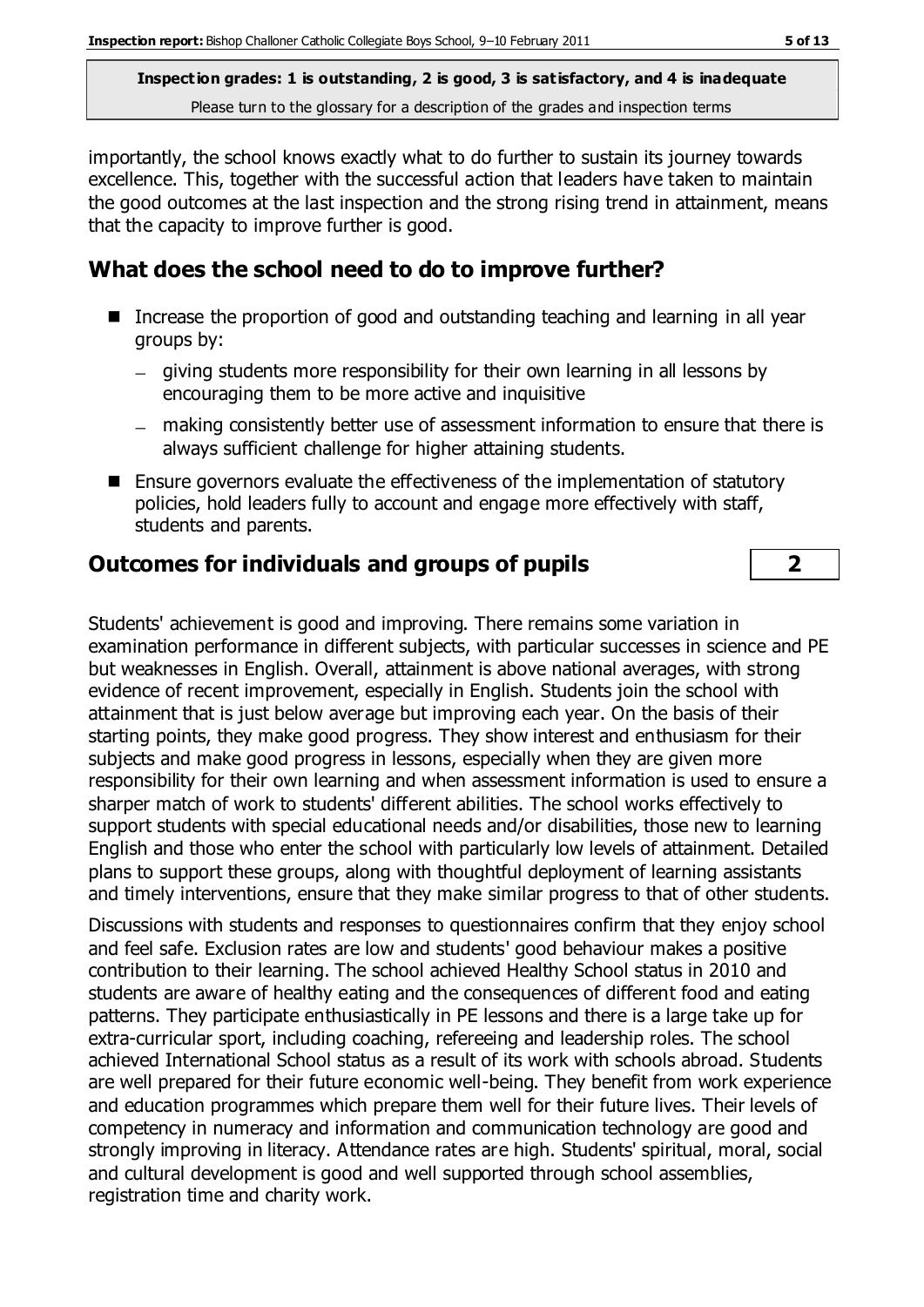**Inspection grades: 1 is outstanding, 2 is good, 3 is satisfactory, and 4 is inadequate**

Please turn to the glossary for a description of the grades and inspection terms

These are the grades for pupils' outcomes

| Pupils' achievement and the extent to which they enjoy their learning                                                     |                |
|---------------------------------------------------------------------------------------------------------------------------|----------------|
| Taking into account:<br>Pupils' attainment <sup>1</sup>                                                                   |                |
| The quality of pupils' learning and their progress                                                                        | $\overline{2}$ |
| The quality of learning for pupils with special educational needs and/or disabilities<br>and their progress               |                |
| The extent to which pupils feel safe                                                                                      | $\mathbf{2}$   |
| Pupils' behaviour                                                                                                         | $\mathbf{2}$   |
| The extent to which pupils adopt healthy lifestyles                                                                       |                |
| The extent to which pupils contribute to the school and wider community                                                   |                |
| The extent to which pupils develop workplace and other skills that will contribute to<br>their future economic well-being |                |
| Taking into account:<br>Pupils' attendance <sup>1</sup>                                                                   |                |
| The extent of pupils' spiritual, moral, social and cultural development                                                   | 2              |

<sup>1</sup> The grades for attainment and attendance are: 1 is high; 2 is above average; 3 is broadly average; and 4 is low

# **How effective is the provision?**

Most teachers use their good subject knowledge to plan thoroughly and meet students' learning needs. Relationships are supportive, resources are appropriate and teachers use a range of strategies to engage students and build on their skills. In most lessons, students are actively involved in their learning and are given opportunities to develop their speaking and listening skills through paired and group work. In these lessons, teachers use questioning to explore answers and challenge their students. However, in a small number of lessons, students have limited opportunities to contribute or discover for themselves, as teacher-talk dominates the lesson. The school has set up more robust systems for tracking the progress of students and using early intervention to adjust and set targets which explain what students must do to improve and encourage them to do so. In a few lessons, teachers do not use assessment information well enough to challenge the more-able students.

The curriculum provides good breadth and balance, is relevant to the needs of individuals and groups of students, and promotes their good outcomes. The use of literacy across the curriculum was identified as an area for improvement and is now much more evident in all classes. However, the same attention has not yet been applied to speaking and listening skills to enable students to rehearse their ideas verbally before they commit them to paper. The school makes good use of its sport specialism to offer an extensive range of competitive and recreational activities which are available to the school and the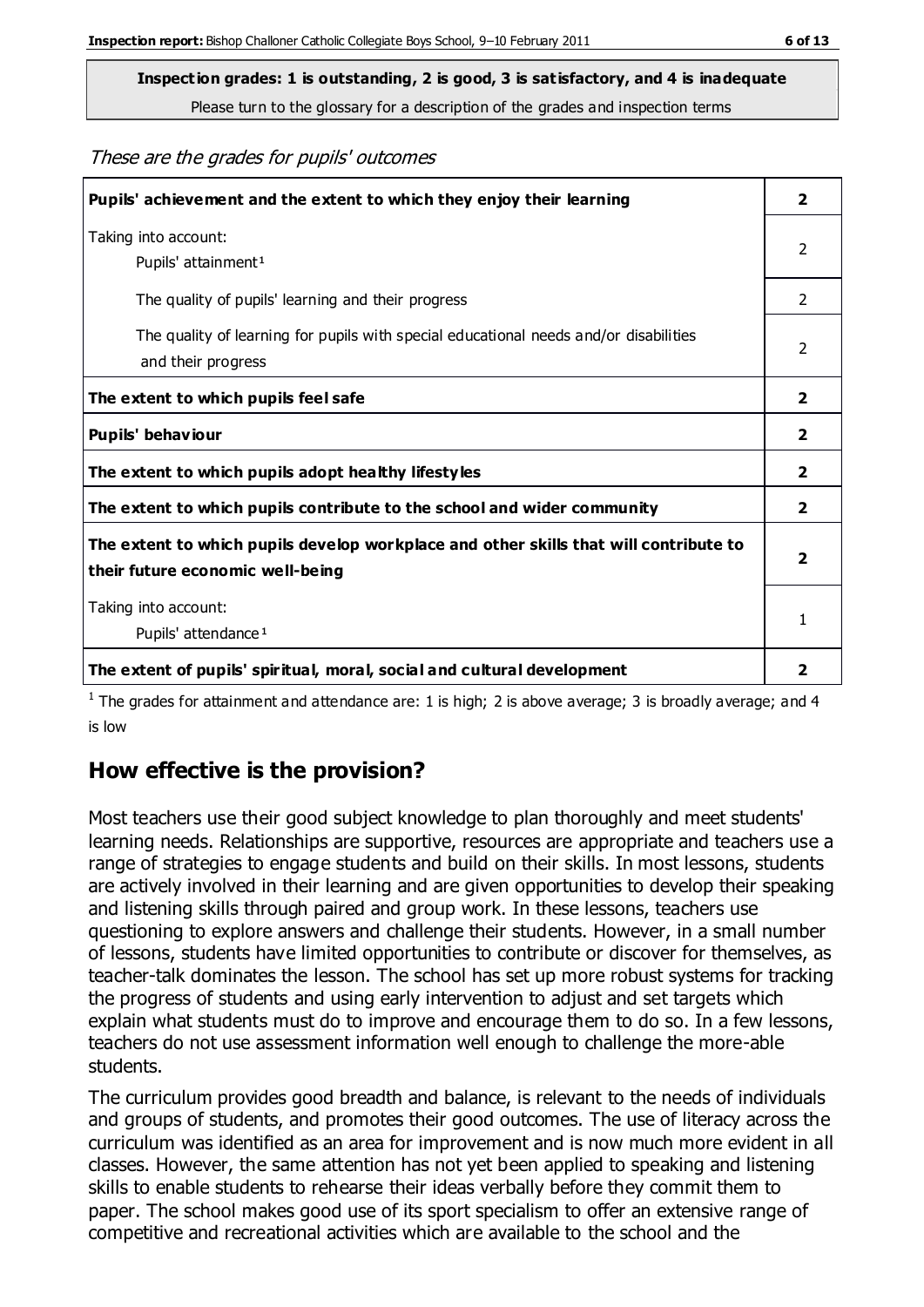community. The specialism supports students' awareness of sporting achievements and healthy lifestyles, with teams competing at borough, regional, national, and international levels.

Care, guidance and support are good. Students' learning, personal development and wellbeing are monitored rigorously and their needs are met by well-targeted support. The school works closely with families and a range of agencies to sustain the academic and personal development of students facing challenging circumstances. As a result, behaviour and attendance have improved considerably and vulnerable students progress as well as their peers. The quality and accessibility of information, advice and guidance for students, including careers advice, are good and result in effective transition arrangements from primary to secondary school and from secondary to post-16 education, training and work.

These are the grades for the quality of provision

| The quality of teaching                                                                                    |  |
|------------------------------------------------------------------------------------------------------------|--|
| Taking into account:<br>The use of assessment to support learning                                          |  |
| The extent to which the curriculum meets pupils' needs, including, where relevant,<br>through partnerships |  |
| The effectiveness of care, guidance and support                                                            |  |

#### **How effective are leadership and management?**

The new executive headteacher has a clear and unwavering vision for her school. She is raising standards of attainment rapidly through what she describes as her 'unrelenting focus on standards' and her commitment to enabling all students to be 'the best they can be'. The school has set up more robust systems for tracking the progress of students and is using early intervention to adjust and set targets that are far more challenging or to provide additional help. This has done much to accelerate progress during the current year. The transfer of the school into new buildings and the sharing of teaching facilities and staff between the two schools of the federation have been managed very well. Senior leaders have played an important role in maintaining the good outcomes for students and middle leaders are becoming increasingly influential in driving improvements. The governing body is conscientious and committed to the school and the local community. Members receive good information about school performance but do not evaluate the effectiveness of their policies and procedures rigorously enough.

Equality of opportunity and eradicating discrimination are at the heart of the school's values, beliefs and actions so that outcomes for all groups of students, given their different starting points, are broadly similar, indicating that the school's commitment is translated into practice. Procedures for safeguarding students meet all statutory requirements, but with weaknesses in training and recording arrangements which have been quickly and resolutely addressed by the school. The school works well in partnership with external agencies and its partner school in the federation to secure extra support for those students who need it. Community cohesion is good and the school has worked very hard to provide an extended range of support strategies and links with schools locally,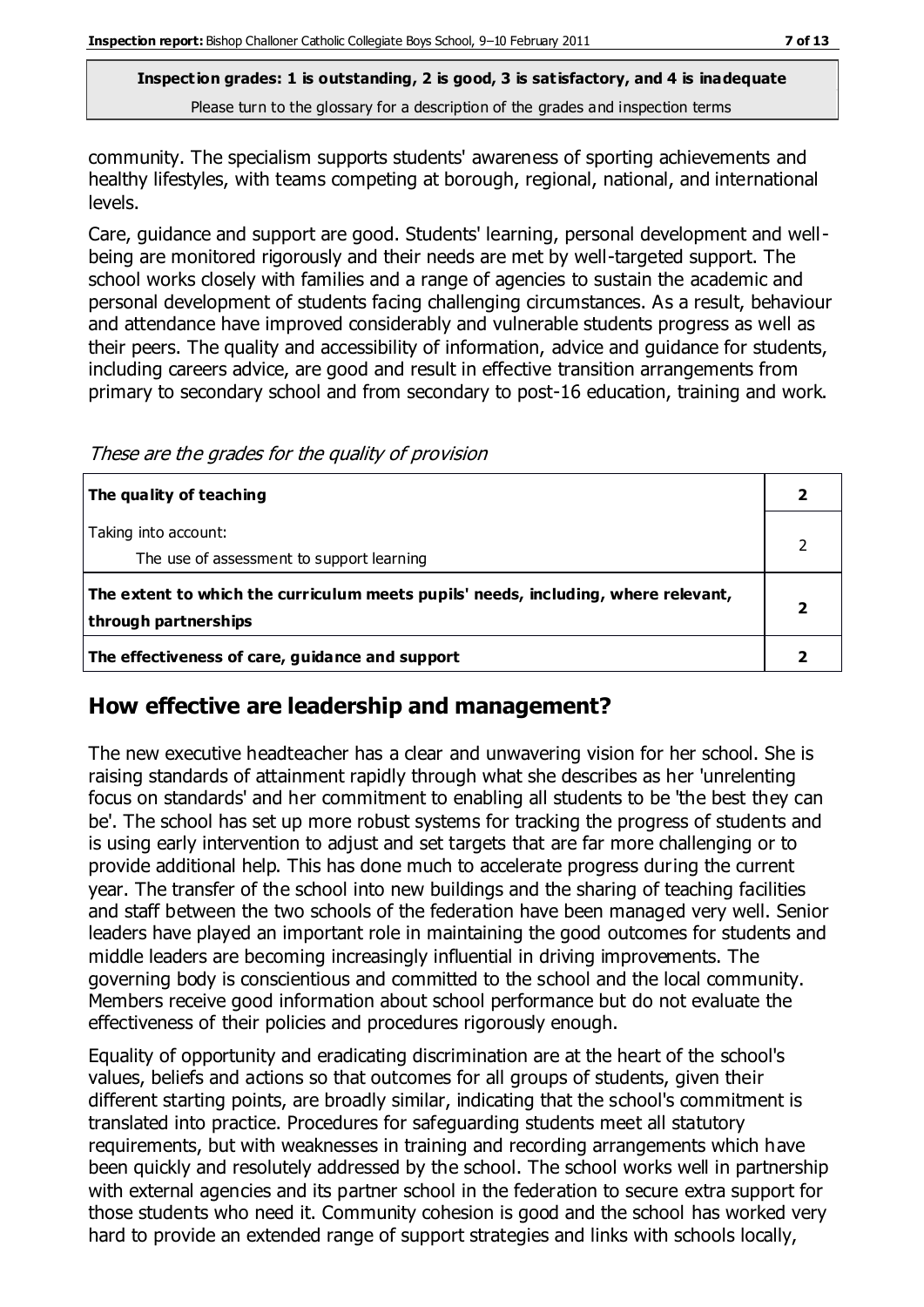nationally and internationally, although the impact has not yet been evaluated fully to ensure that it is as effective as it could be.

These are the grades for leadership and management

| The effectiveness of leadership and management in embedding ambition and driving<br>improvement                                                                  |                         |
|------------------------------------------------------------------------------------------------------------------------------------------------------------------|-------------------------|
| Taking into account:<br>The leadership and management of teaching and learning                                                                                   | 2                       |
| The effectiveness of the governing body in challenging and supporting the<br>school so that weaknesses are tackled decisively and statutory responsibilities met |                         |
| The effectiveness of the school's engagement with parents and carers                                                                                             | $\overline{\mathbf{2}}$ |
| The effectiveness of partnerships in promoting learning and well-being                                                                                           | $\overline{2}$          |
| The effectiveness with which the school promotes equality of opportunity and tackles<br>discrimination                                                           | 2                       |
| The effectiveness of safeguarding procedures                                                                                                                     | 3                       |
| The effectiveness with which the school promotes community cohesion                                                                                              |                         |
| The effectiveness with which the school deploys resources to achieve value for money                                                                             |                         |

# **Views of parents and carers**

The Ofsted questionnaire was returned by a small minority of the school's parents and carers. Of those that responded, an overwhelming majority of responses were positive and supportive of the school. Almost all said that their child enjoyed school and agreed that the school kept them safe. Parents and carers said that teaching was good and that the school prepared students well for the future. A very small minority commented about unacceptable behaviour and a few felt that the school did not take sufficient account of their suggestions and concerns. Inspectors found that behaviour is managed well and there are good systems in place to seek the views of parents and carers. A very large majority of parents and carers said that the school was led and managed effectively.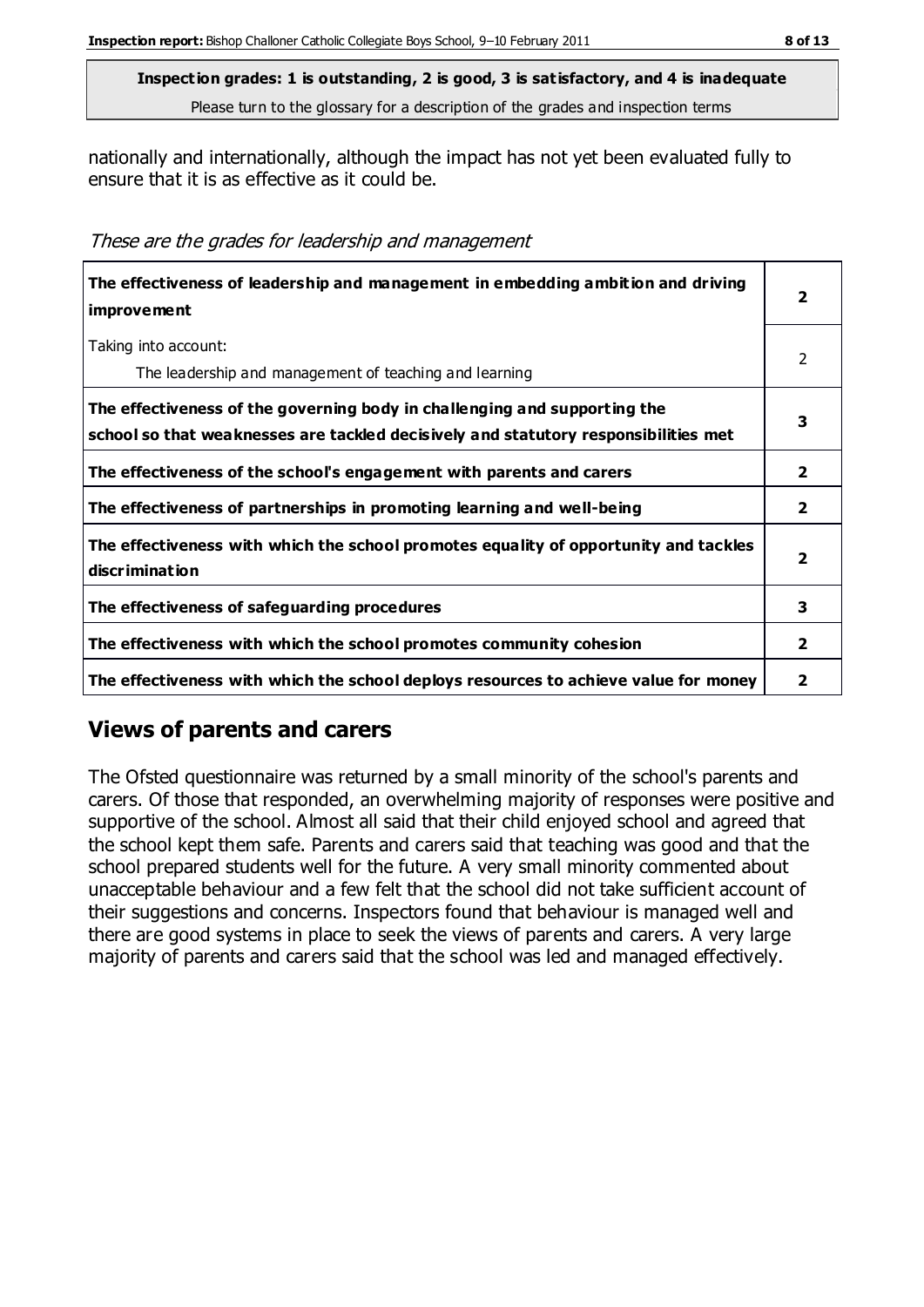#### **Responses from parents and carers to Ofsted's questionnaire**

Ofsted invited all the registered parents and carers of students registered at Bishop Challoner Catholic Collegiate Boys School to complete a questionnaire about their views of the school.

In the questionnaire, parents and carers were asked to record how strongly they agreed with 13 statements about the school.

The inspection team received 150 completed questionnaires by the end of the on-site inspection. In total, there are 611 students registered at the school.

| <b>Statements</b>                                                                                                                                                                                                                                       | <b>Strongly</b><br>agree |               | <b>Agree</b> |               | <b>Disagree</b> |                | <b>Strongly</b><br>disagree |                |
|---------------------------------------------------------------------------------------------------------------------------------------------------------------------------------------------------------------------------------------------------------|--------------------------|---------------|--------------|---------------|-----------------|----------------|-----------------------------|----------------|
|                                                                                                                                                                                                                                                         | <b>Total</b>             | $\frac{1}{2}$ | <b>Total</b> | $\frac{1}{2}$ | <b>Total</b>    | $\frac{1}{2}$  | <b>Total</b>                | $\frac{1}{2}$  |
| My child enjoys school                                                                                                                                                                                                                                  | 46                       | 31            | 102          | 68            | $\mathbf{1}$    | $\mathbf{1}$   | $\mathbf{1}$                | $\mathbf{1}$   |
| The school keeps my child<br>safe                                                                                                                                                                                                                       | 48                       | 32            | 96           | 64            | 5               | 3              | $\mathbf{1}$                | $\mathbf{1}$   |
| My school informs me about<br>my child's progress                                                                                                                                                                                                       | 49                       | 33            | 86           | 57            | 11              | 7              | 4                           | 3              |
| My child is making enough<br>progress at this school                                                                                                                                                                                                    | 45                       | 30            | 85           | 57            | 15              | 10             | $\overline{2}$              | $\mathbf{1}$   |
| The teaching is good at this<br>school                                                                                                                                                                                                                  | 50                       | 33            | 84           | 56            | 9               | 6              | $\overline{2}$              | $\mathbf{1}$   |
| The school helps me to<br>support my child's learning                                                                                                                                                                                                   | 46                       | 31            | 80           | 53            | 18              | 12             | 3                           | $\overline{2}$ |
| The school helps my child to<br>have a healthy lifestyle                                                                                                                                                                                                | 39                       | 26            | 89           | 59            | 14              | 9              | 4                           | 3              |
| The school makes sure that<br>my child is well prepared for<br>the future (for example<br>changing year group,<br>changing school, and for<br>children who are finishing<br>school, entering further or<br>higher education, or entering<br>employment) | 42                       | 28            | 91           | 61            | 8               | 5              | $\overline{2}$              | 1              |
| The school meets my child's<br>particular needs                                                                                                                                                                                                         | 39                       | 26            | 88           | 59            | 10              | 7              | $\overline{4}$              | 3              |
| The school deals effectively<br>with unacceptable behaviour                                                                                                                                                                                             | 52                       | 35            | 72           | 48            | 19              | 13             | 5                           | $\mathsf 3$    |
| The school takes account of<br>my suggestions and concerns                                                                                                                                                                                              | 25                       | 17            | 96           | 64            | 19              | 13             | $\overline{2}$              | 1              |
| The school is led and<br>managed effectively                                                                                                                                                                                                            | 45                       | 30            | 89           | 59            | 6               | $\overline{4}$ | 6                           | $\overline{4}$ |
| Overall, I am happy with my<br>child's experience at this<br>school                                                                                                                                                                                     | 54                       | 36            | 83           | 55            | 10              | $\overline{7}$ | $\overline{2}$              | $\mathbf 1$    |

The table above summarises the responses that parents and carers made to each statement. The percentages indicate the proportion of parents and carers giving that response out of the total number of completed questionnaires. Where one or more parents and carers chose not to answer a particular question, the percentages will not add up to 100%.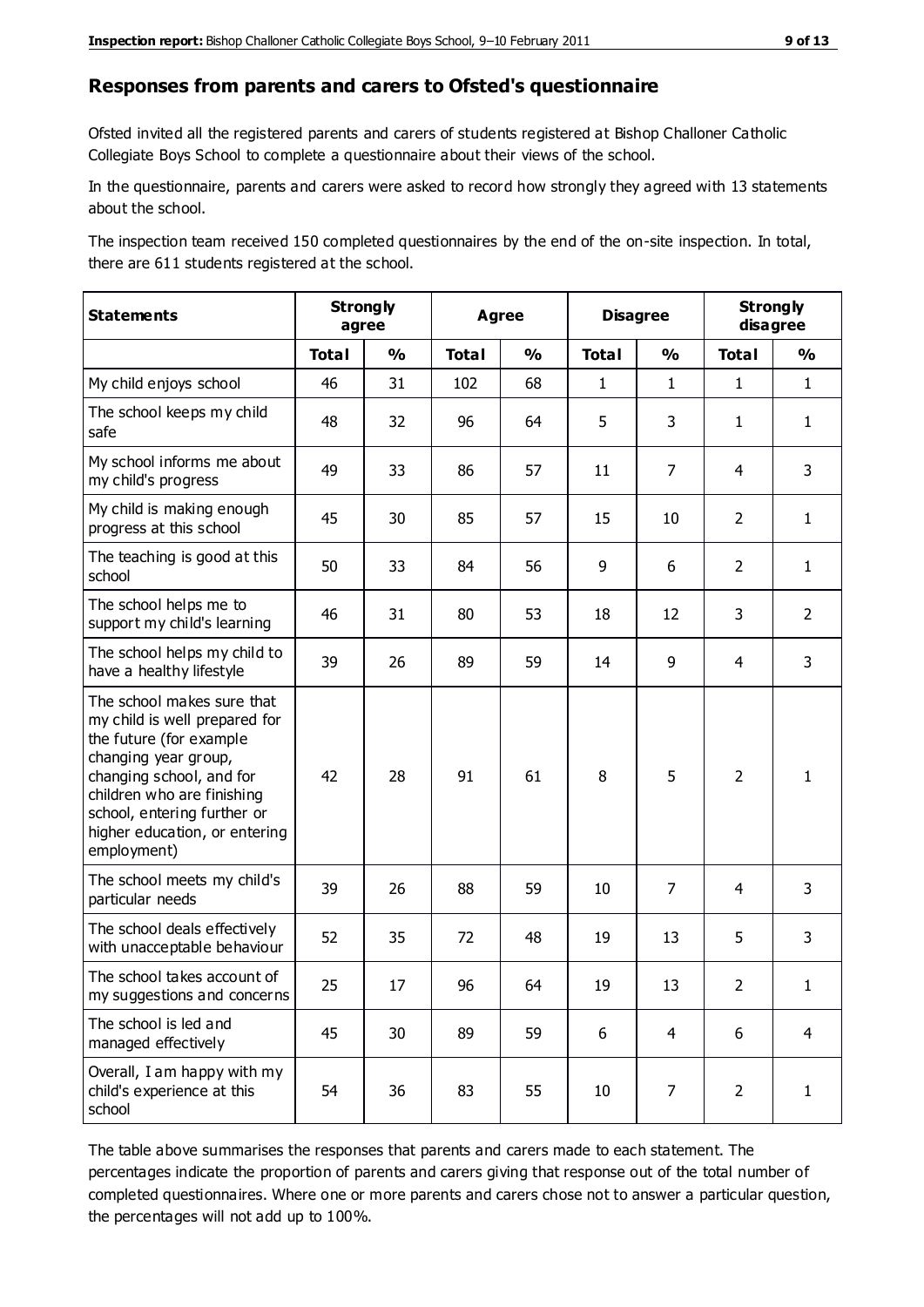# **Glossary**

| Grade   | <b>Judgement</b> | <b>Description</b>                                                                                                                                                                                                            |
|---------|------------------|-------------------------------------------------------------------------------------------------------------------------------------------------------------------------------------------------------------------------------|
| Grade 1 | Outstanding      | These features are highly effective. An outstanding school<br>provides exceptionally well for all its pupils' needs.                                                                                                          |
| Grade 2 | Good             | These are very positive features of a school. A school that<br>is good is serving its pupils well.                                                                                                                            |
| Grade 3 | Satisfactory     | These features are of reasonable quality. A satisfactory<br>school is providing adequately for its pupils.                                                                                                                    |
| Grade 4 | Inadequate       | These features are not of an acceptable standard. An<br>inadequate school needs to make significant improvement<br>in order to meet the needs of its pupils. Ofsted inspectors<br>will make further visits until it improves. |

## **What inspection judgements mean**

## **Overall effectiveness of schools**

|                       | Overall effectiveness judgement (percentage of schools) |      |                     |                   |
|-----------------------|---------------------------------------------------------|------|---------------------|-------------------|
| <b>Type of school</b> | <b>Outstanding</b>                                      | Good | <b>Satisfactory</b> | <b>Inadequate</b> |
| Nursery schools       | 59                                                      | 35   | 3                   | 3                 |
| Primary schools       | 9                                                       | 44   | 39                  | 7                 |
| Secondary schools     | 13                                                      | 36   | 41                  | 11                |
| Sixth forms           | 15                                                      | 39   | 43                  | 3                 |
| Special schools       | 35                                                      | 43   | 17                  | 5                 |
| Pupil referral units  | 21                                                      | 42   | 29                  | 9                 |
| All schools           | 13                                                      | 43   | 37                  | 8                 |

New school inspection arrangements were introduced on 1 September 2009. This means that inspectors now make some additional judgements that were not made previously.

The data in the table above are for the period 1 September 2009 to 31 August 2010 and are consistent with the latest published official statistics about maintained school inspec tion outcomes (see **[www.ofsted.gov.uk](http://www.ofsted.gov.uk/)**).

The sample of schools inspected during 2009/10 was not representative of all schools nationally, as weaker schools are inspected more frequently than good or outstanding schools.

Percentages are rounded and do not always add exactly to 100.

Sixth form figures reflect the judgements made for the overall effectiveness of the sixth form in secondary schools, special schools and pupil referral units.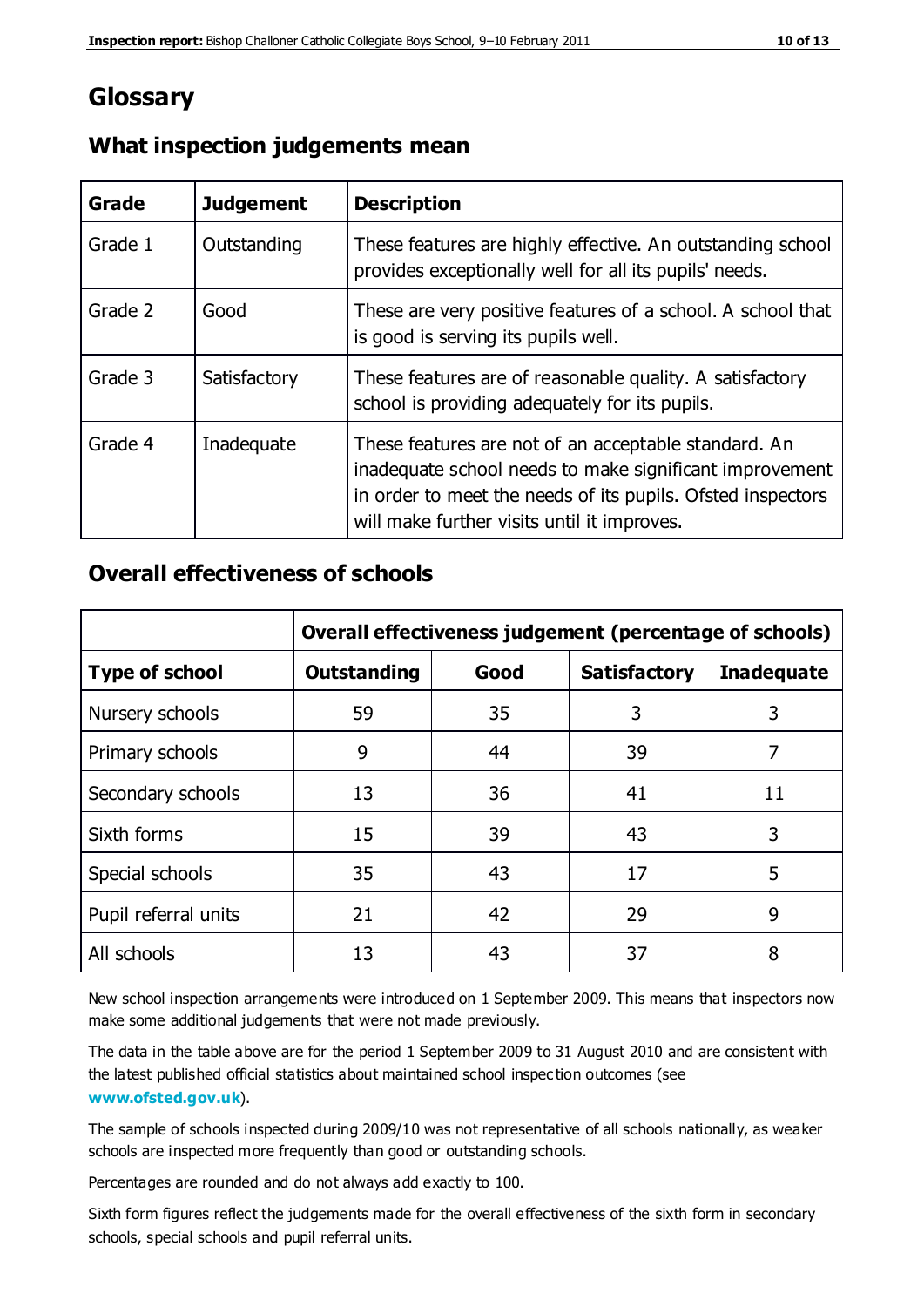# **Common terminology used by inspectors**

| Achievement:               | the progress and success of a pupil in their learning,<br>development or training.                                                                                                                                                          |
|----------------------------|---------------------------------------------------------------------------------------------------------------------------------------------------------------------------------------------------------------------------------------------|
| Attainment:                | the standard of the pupils' work shown by test and<br>examination results and in lessons.                                                                                                                                                   |
| Capacity to improve:       | the proven ability of the school to continue<br>improving. Inspectors base this judgement on what<br>the school has accomplished so far and on the quality<br>of its systems to maintain improvement.                                       |
| Leadership and management: | the contribution of all the staff with responsibilities,<br>not just the headteacher, to identifying priorities,<br>directing and motivating staff and running the school.                                                                  |
| Learning:                  | how well pupils acquire knowledge, develop their<br>understanding, learn and practise skills and are<br>developing their competence as learners.                                                                                            |
| Overall effectiveness:     | inspectors form a judgement on a school's overall<br>effectiveness based on the findings from their<br>inspection of the school. The following judgements,<br>in particular, influence what the overall effectiveness<br>judgement will be. |
|                            | The school's capacity for sustained<br>improvement.                                                                                                                                                                                         |
|                            | Outcomes for individuals and groups of pupils.                                                                                                                                                                                              |
|                            | The quality of teaching.                                                                                                                                                                                                                    |
|                            | The extent to which the curriculum meets<br>pupils' needs, including, where relevant,<br>through partnerships.                                                                                                                              |
|                            | The effectiveness of care, guidance and<br>support.                                                                                                                                                                                         |
| Progress:                  | the rate at which pupils are learning in lessons and<br>over longer periods of time. It is often measured by<br>comparing the pupils' attainment at the end of a key                                                                        |

stage with their attainment when they started.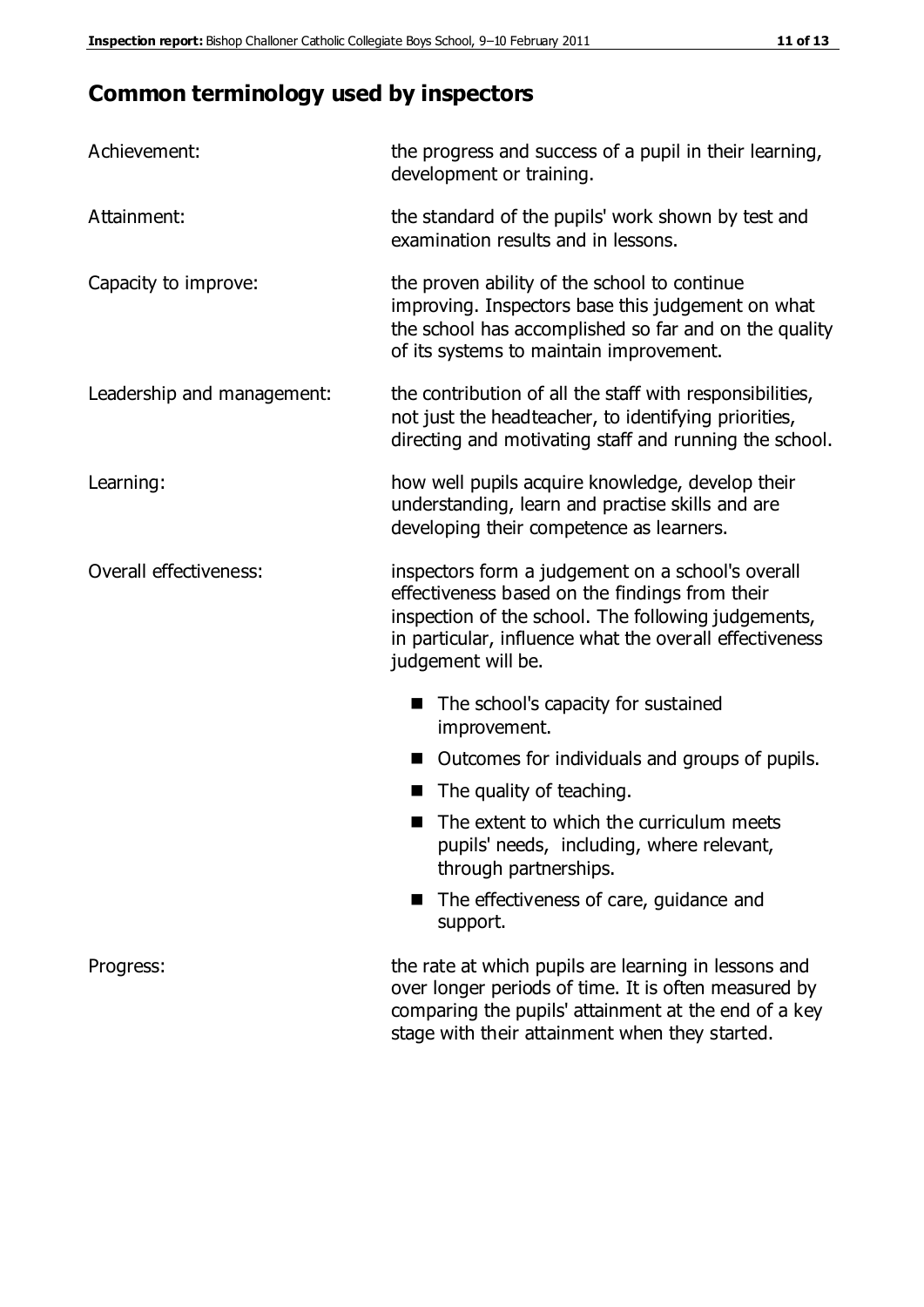### **This letter is provided for the school, parents and carers to share with their children. It describes Ofsted's main findings from the inspection of their school.**

11 February 2011

#### Dear Students

#### **Inspection of Bishop Challoner Catholic Collegiate Boys School, London, E1 0LB**

On behalf of the inspection team, I am writing to thank you for your warm welcome when we visited your school and to tell you about our findings during the inspection.

We concluded that your school provides a good level of education. Examination results are improving and we were pleased to see the progress that you are making in your lessons and how well you understand what you need to do to improve. We were also pleased to note that your attendance is high.

The quality of teaching and learning is good and improving. The care, guidance and support provided by the school are good overall. We were pleased to read your positive responses to the student questionnaire and to hear that you enjoy school and feel safe.

We have asked your teachers to work closely with the executive headteacher to give you more responsibility for your own learning and encourage you to be more active and inquisitive in class. We have also asked teachers to make better use of assessment information. We want governors to seek the views of staff, students and parents as they improve the way they check the effectiveness of the school's policies and procedures. You can help by making sure you work hard to meet your targets and taking care over your work and presentation.

Once again, thank you for your contribution to the inspection and very best wishes for your future success and happiness.

Yours sincerely

Paul Metcalf

Lead inspector